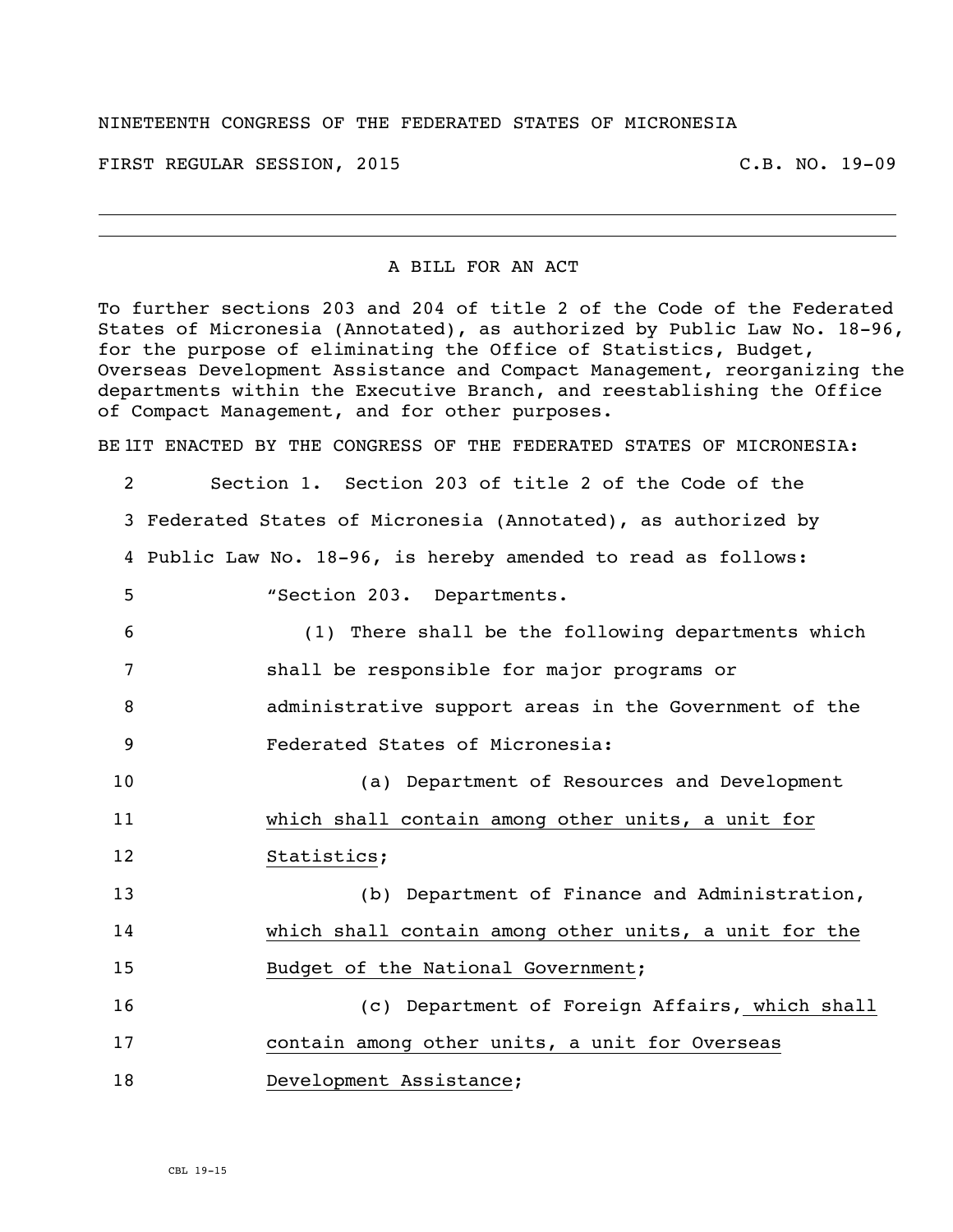| $\mathbf{1}$   | (d) Department of Health and Social                              |
|----------------|------------------------------------------------------------------|
| $\overline{2}$ | Affairs;                                                         |
| 3              | (e) Department of Justice;                                       |
| 4              | (f) Department of Transportation,                                |
| 5              | Communication and Infrastructure, which shall contain            |
| 6              | among other units, a Project Management Unit for the             |
| 7              | Compact Infrastructure Grants; and                               |
| 8              | (g) Department of Education.                                     |
| 9              | (2) The administrative head of each department                   |
| 10             | shall be designated as a "Secretary".                            |
| 11             | (3) The administrative head of each office                       |
| 12             | shall be designated as a "Director".                             |
| 13             | (4) Succession.                                                  |
| 14             | (a) Any reference to a previously existing                       |
| 15             | department, office or division thereof shall apply to            |
| 16             | the appropriate successor entity.                                |
| 17             | (b) Any reference to any office or                               |
| 18             | employee of an entity referred to in subsection $(4)(a)$         |
| 19             | of this section shall be construed as applying to the            |
| 20             | person holding the same or most similar position in the          |
| 21             | appropriate successor entity."                                   |
| 22             | Section 2. It is hereby proposed that Section 204 of title       |
| 23             | 2 of the Code of the Federated States of Micronesia (Annotated), |
| 24             | is amended to read as follows:                                   |
| 25             | "Section 204. Other Executive Offices. There shall be            |